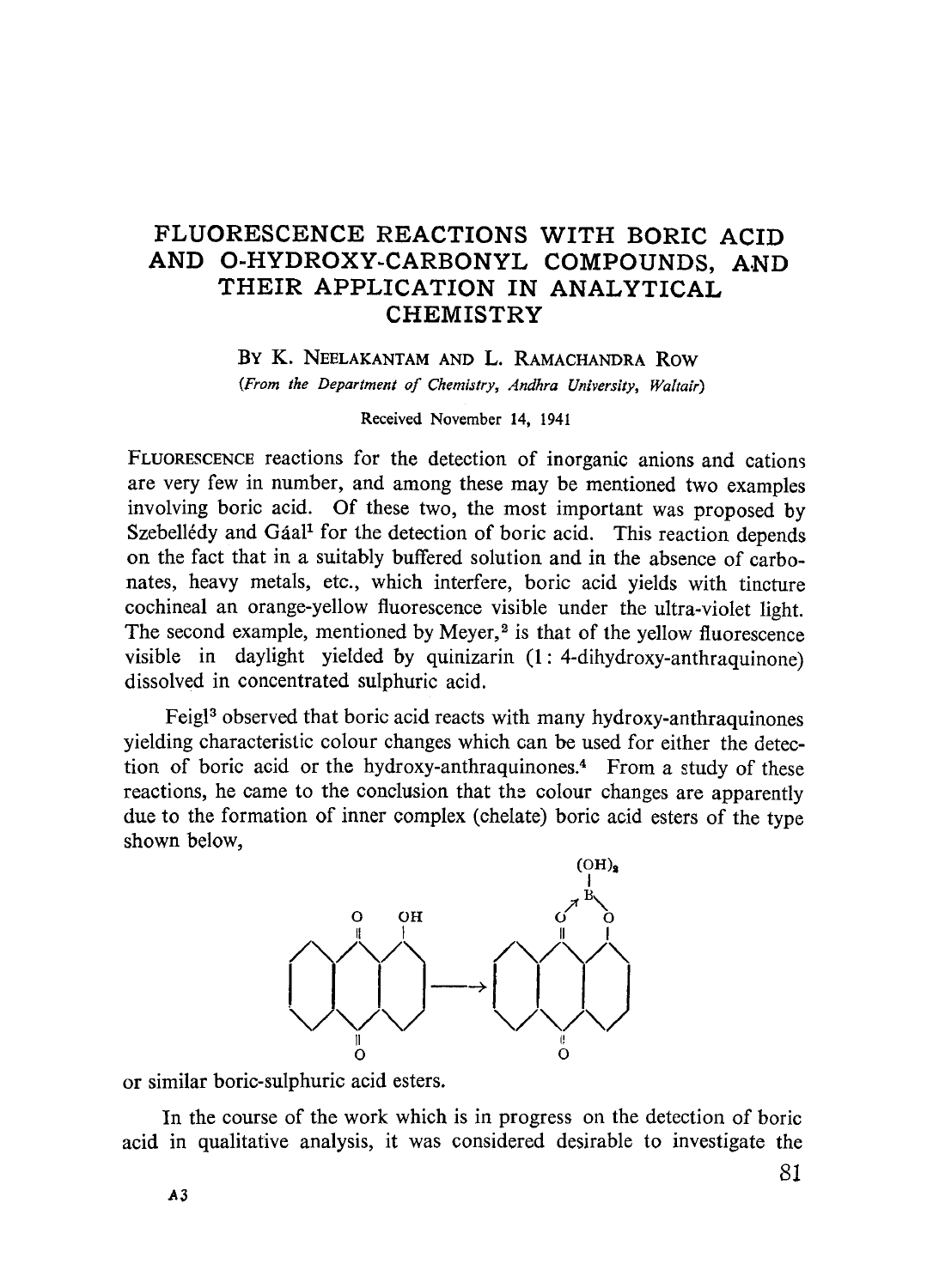reaction with boric acid of the 5-hydroxy-flavonols and -flavones which also



that in these compounds the 5-hydroxyl group exhibits a peculiarity in that it is difficult to methylate, and this is attributed to the fact that chelation exists between the hydrogen of the hydroxyl and the carbonyl oxygen as shown below. It, therefore, appeared quite probable that boric acid will



yield chelate compounds of the type shown below involving these two groups as in the case of the hydroxy-anthraquinones. Further, scattered through the literature are several examples of hydroxy-flavones and -flavonols which yield fluorescence visible in daylight when dissolved in sulphuric acid. Com-



parison of the constitutions of these compounds in relation to the fluorescence exhibited by them indieated that the 5-hydroxyl group generally exerted a batho-floric effect. From this again it appeared probable that chelation of the above kind would lead to interesting fluorescence changes which might serve for the detection of boric acid. A preliminary investigation showed that this was the case. Since the 5-hydroxyl group reacts as an ortho-group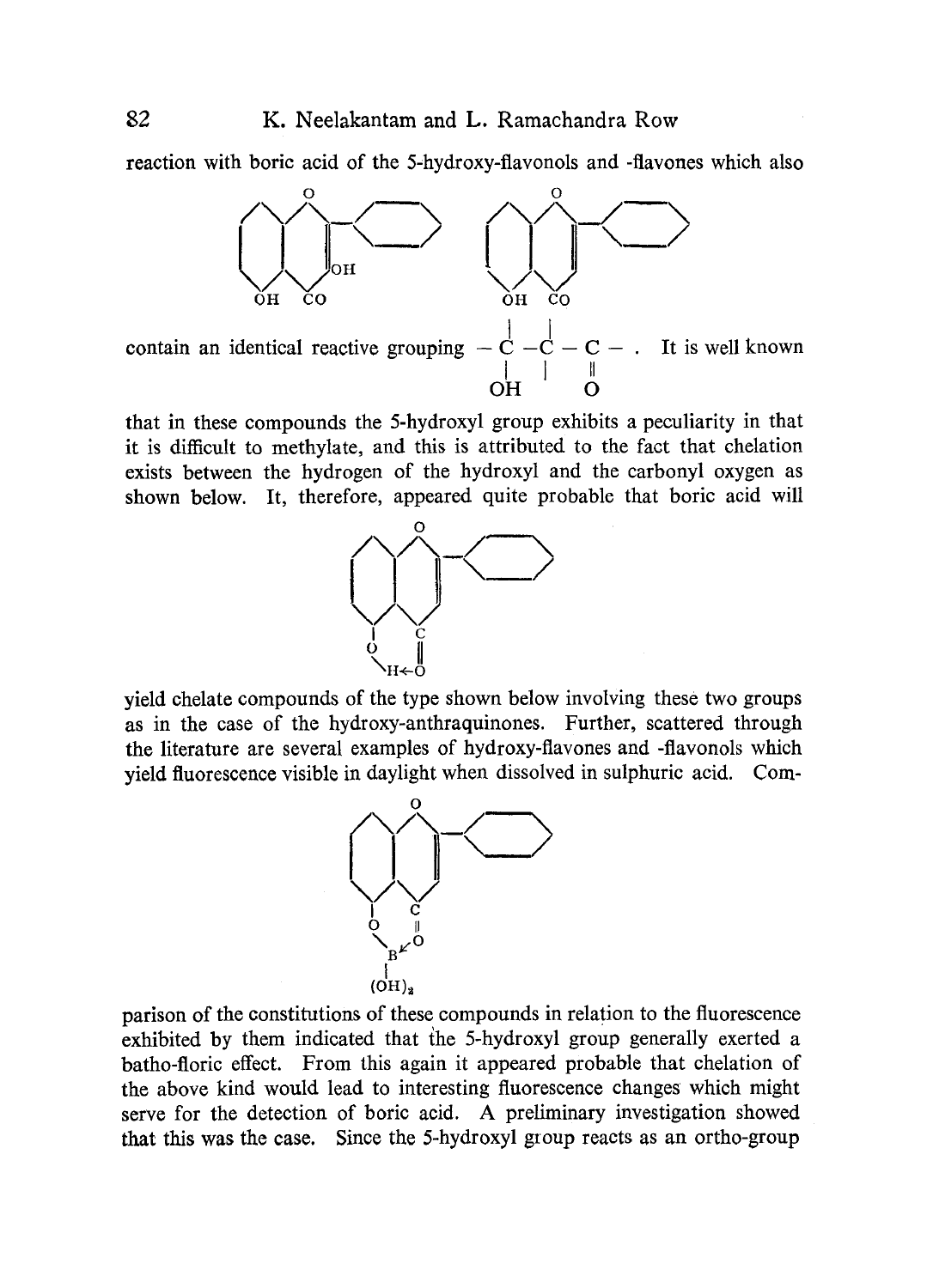to the carbonyl, the investigation was extended to the simple ortho-hydroxycarbonyl compounds such as the ortho-hydroxy-acids, -aldehydes, and ketones with or without other substituents in the molecule, with a view to find out whether a satisfactory reagent for boric acid could be found among them. To throw light on the reaction, a few flavylium salts, polyhydric phenols and hydroxy-carbonyl compounds containing the hydroxyl in positions other than ortho to the carbonyl were examined. In all over forty compounds were examined.

### *Experimental*

### *Solutions--*

1. *Boric Acid.*--A solution of boric aicd in concentrated sulphuric acid containing 20 mg. of the former acid per c.c. was used.

2. *Reagent Solution.*—About 10–15 mg. of the substance under investigation was dissolved in concentrated sulphuric acid (5 c.c.) either in the cold or by slight warming. In case the solution was strongly coloured it was diluted with more acid. The solution was divided into approximately equal parts in each case and one of them used as blank.

## *Pro cedure--*

The two halves of the reagent solution were placed in quartz test-tubes of approximately the same dimensions and to one was added 1 c.c. of boric acid solution. After mixing in the cold, the two solutions were examined for any fluorescence first in daylight and then under the Cenco Black Light Source.<sup>5</sup>

## *Results--*

The colour of the fluorescence obtained is recorded in Table I.

Of all the compounds examined resacetophenone yields the best results with boric acid. It gives no fluorescence even under the lamp, when dissolved in sulphuric acid, but in the presence of boric acid in the cold it yields a bright blue fluorescence visible under the lamp. A preliminary examination of the applicability of this reaction for the detection of boric acid gave the following results : $-$ 

- (a) Limit of Identification  $= 100$  y.
- (b) Limit of Sensitiveness =  $1:10,0<sup>c</sup>$ .

It also appears probable that with a better source of ultra-violet light the sensitiveness can be considerably increased.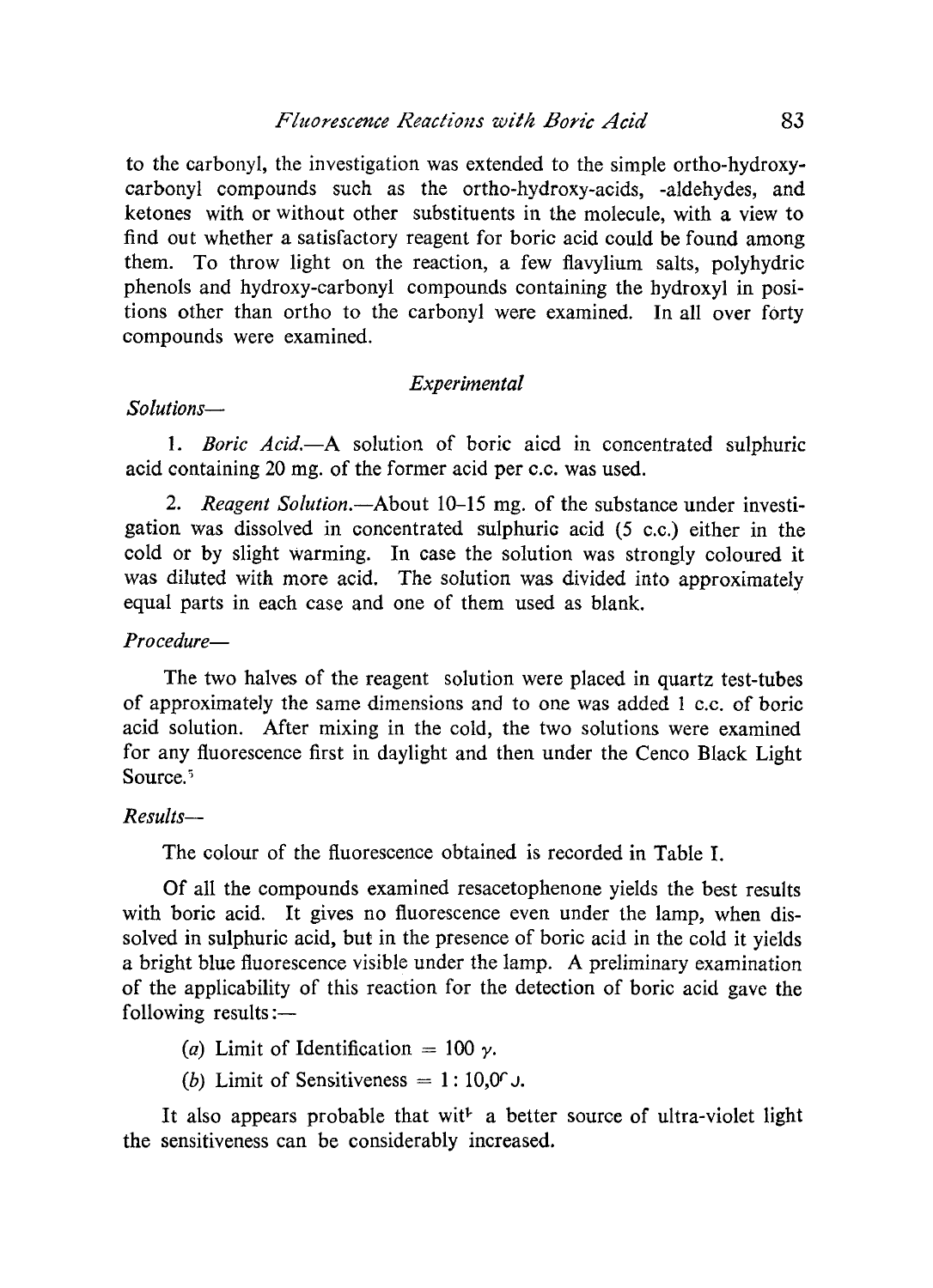| ٠       |  |
|---------|--|
| L<br>٠, |  |
| t       |  |
| ł<br>I  |  |
|         |  |
| ۳       |  |

|                      |                        |                    |                           | Without Boric Acid  | With Boric Acid           |                                         |                                                                                                                                                                                                                                       |
|----------------------|------------------------|--------------------|---------------------------|---------------------|---------------------------|-----------------------------------------|---------------------------------------------------------------------------------------------------------------------------------------------------------------------------------------------------------------------------------------|
|                      | Reagent                |                    | Day-<br>light             | Under<br>lamp       | Day.<br>Light             | Under<br>lamp                           | Remarks                                                                                                                                                                                                                               |
|                      | Falvones and Flavonols |                    |                           |                     |                           |                                         |                                                                                                                                                                                                                                       |
|                      | Kæmpferol              | $\overline{\cdot}$ | Blue                      | Greenish<br>yellow  | Blue                      | greenish<br>Bright                      | Yellow solution, deeper yellow with boric acid,                                                                                                                                                                                       |
| $\mathbf{\Omega}$    | Quercetin              | $\overline{\cdot}$ | Green                     | Greenish<br>yellow  | Deep green                | greenish<br>yellow<br>yellow<br>Intense | fluorescence of quercetin in conc. H <sub>2</sub> SO <sub>4</sub> has not been<br>The green<br>observed before. Working with quartz test-tubes,<br>Yellow colour deepened with boric acid.<br>however, this fluorescence is observed. |
| $\ddot{\phantom{1}}$ | Morin                  | $\overline{\cdot}$ | green<br>Bright           | green<br>Bright     | yellowish<br>Bright       | yellowish<br>Intense                    | Addition of boric acid caused a deepening in the<br>yellow colour of the solution.                                                                                                                                                    |
| 4                    | Quercetagetin          |                    | Ż                         | Pale green          | <b>Z</b><br>green         | Pale green<br>green                     | Deep yellow solution. Difference is not prominent.                                                                                                                                                                                    |
|                      | 5 Gossypetin           | $\ddot{\cdot}$     | $\overline{\overline{z}}$ | ž                   | $\overline{\overline{z}}$ | E                                       | Solution deep orange yellow.                                                                                                                                                                                                          |
| $\bullet$            | 3:7-Dihydroxyflavone   | Ξ                  | blue<br>Light             | Bright blue         | Bright blue               | Intense<br>blue                         | of the fact that the molecule does not contain a<br>Pale yellow solution. This result is surprising in view<br>5-hydroxyl.                                                                                                            |
| $\overline{ }$       | 7-Hydroxy-flavone      | $\ddot{\cdot}$     | Blue                      | Intense<br>blue     | Blue                      | Intense<br>blue                         | Almost colourless solution. No difference has been<br>observed in the test from the blank.                                                                                                                                            |
| ∞                    | Herbacetin             | $\overline{\cdot}$ | $\bar{z}$                 | Greenish<br>yellow, | Ē                         | Greenish<br>yellow                      | Difference is not marked.<br>Orange solution.                                                                                                                                                                                         |
| o                    | Cannabiscetin          | $\ddot{\cdot}$     | Ē                         | Yellow              | $\bar{z}$                 | Deep yellow                             | Yellow solution.                                                                                                                                                                                                                      |
|                      | Flavanones             |                    |                           |                     |                           |                                         |                                                                                                                                                                                                                                       |
|                      | Naringenin             | Ξ                  | Pale green                | Greenish            | Deep green                | Deep green-                             | Pale yellow solution; deeper yellow with boric acid.                                                                                                                                                                                  |
| $\ddot{\mathbf{c}}$  | Butin                  | $\ddot{\cdot}$     | $\overline{\overline{z}}$ | yellow<br>$\bar{z}$ | Ξ                         | ish yellow<br>Ξ                         | Yellow solution; deeper yellow on adding boric acid.                                                                                                                                                                                  |

84

## elakantam and L. Ramachandra Ro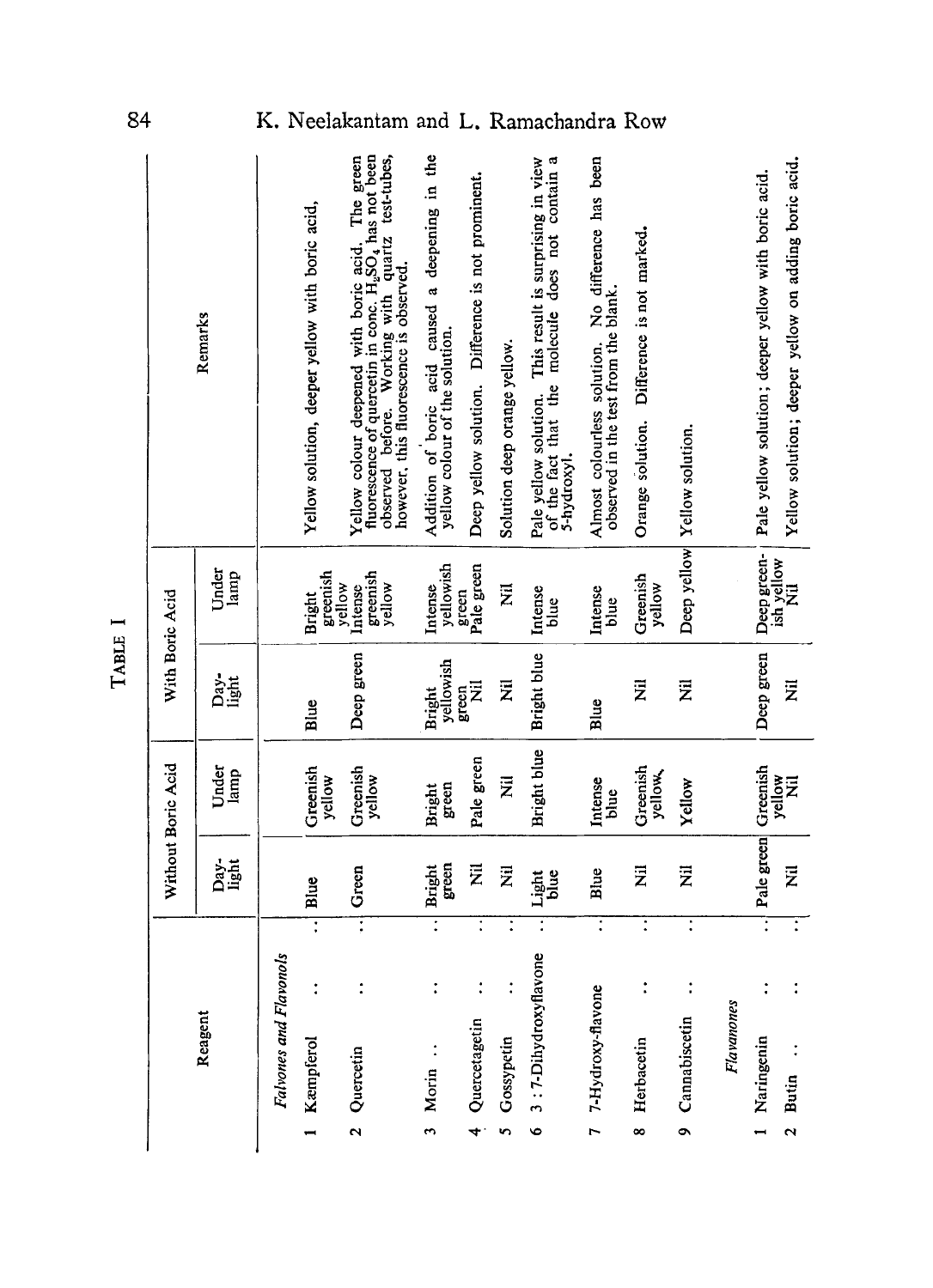| Resacetophenone                                                     | $\bar{z}$                 | $\vec{z}$                 | Ξ                         | Bright blue               | The solution is colourless and the fluorescence with                                               |
|---------------------------------------------------------------------|---------------------------|---------------------------|---------------------------|---------------------------|----------------------------------------------------------------------------------------------------|
| $\dddot{\cdot}$                                                     |                           |                           |                           |                           | boric acid is very prominent.                                                                      |
| 2:6-Dihydroxy-aceto-phe-<br>none                                    | ž                         | $\bar{z}$                 | $\overline{\overline{z}}$ | Yellowish<br>green        | The fluorescence obtained is not so<br>very prominent as with resacetophenone.<br>Yellow solution. |
| w-Methoxy-resacetophe-<br>none                                      | $\overline{\overline{z}}$ | $\overline{\overline{z}}$ | ž                         | Light green               | Very pale yellow solution.                                                                         |
| $\ddot{\cdot}$<br>Phloracetophenone                                 | $\overline{\overline{z}}$ | $\overline{\overline{z}}$ | $\bar{\bar{z}}$           | Green                     | Yellow solution; fluorescence not so intense as with<br>resacetophenone.                           |
| ihydroxy<br>2-Methoxy-3: 6-d                                        | $\overline{z}$            | $\overline{\overline{z}}$ | $\overline{\overline{z}}$ | Pale yellow               | Yellow solution; deeper yellow on adding boric aicd.                                               |
| 2: 4-Dihydroxy-3-methyl<br>acetophenone<br>acetophenone             | $\overline{z}$            | $\overline{\overline{z}}$ | $\overline{\overline{z}}$ | $\overline{\overline{z}}$ |                                                                                                    |
| acetophe-<br>$w : p$ -Dihydroxy<br>none                             | 运                         | Ξ                         | Ξ                         | $\overline{\overline{z}}$ |                                                                                                    |
| O-Hydroxy-aldehydes                                                 |                           |                           |                           |                           |                                                                                                    |
| $\ddot{\cdot}$<br>Salicyl aldehyde                                  | $\overline{\overline{z}}$ | $\vec{\bar{z}}$           | $\overline{\overline{z}}$ | Greenish                  | Deep orange solution.                                                                              |
| <sup>8-Resorcylic</sup> aldehyde                                    | $\overline{\overline{z}}$ | $\bar{\bar{z}}$           | Z                         | yellow<br>Green           | Brownish yellow solution.                                                                          |
| y-Resorcylic aldehyde                                               | $\overline{z}$            | $\bar{z}$                 | Ξ                         | $\overline{\overline{z}}$ | Deep orange solution.                                                                              |
| 4-Methoxy-2-hydroxy-benz-                                           | $\overline{\overline{z}}$ | $\overline{z}$            | Ē                         | Greenish                  | Pale yellow solution                                                                               |
| 7-Hydroxy-coumarin-8-<br>aldehyde                                   | $\overline{\overline{z}}$ | $\overline{\overline{z}}$ | $\bar{z}$                 | yellow<br>$\bar{z}$       |                                                                                                    |
| hoxy-<br>7-Hydroxy-3-metl<br>aldehyde                               | $\overline{\overline{z}}$ | $\overline{z}$            | Ē                         | $\overline{\overline{z}}$ |                                                                                                    |
| $\ddot{\cdot}$<br>dehyde<br>flavone-8-aldehyde<br>5-Bromo-salicylal | $\overline{\overline{z}}$ | $\bar{z}$                 | 艺                         | ž                         |                                                                                                    |
| 2-Benzoyl-phloroglucin-<br>aldehyde                                 | $\bar{\bar{z}}$           | $\overline{\overline{z}}$ | $\bar{z}$                 | Greenish<br>yellow        | Yellow solution.                                                                                   |
| O-Hydroxy-Carboxylic Acids                                          |                           |                           |                           |                           |                                                                                                    |
| $\overline{\cdot}$<br>Salicylic acid                                | ž                         | Violet                    | $\bar{z}$                 | Intense<br>violet         | Colourless solution.                                                                               |
| 7<br>Sulpho-salicylic acid                                          | $\bar{z}$                 | Violet                    | Violet                    | Intense<br>violet         | is more<br>obtained<br>Colourless solution; fluorescence<br>intense than with salicylic acid       |

85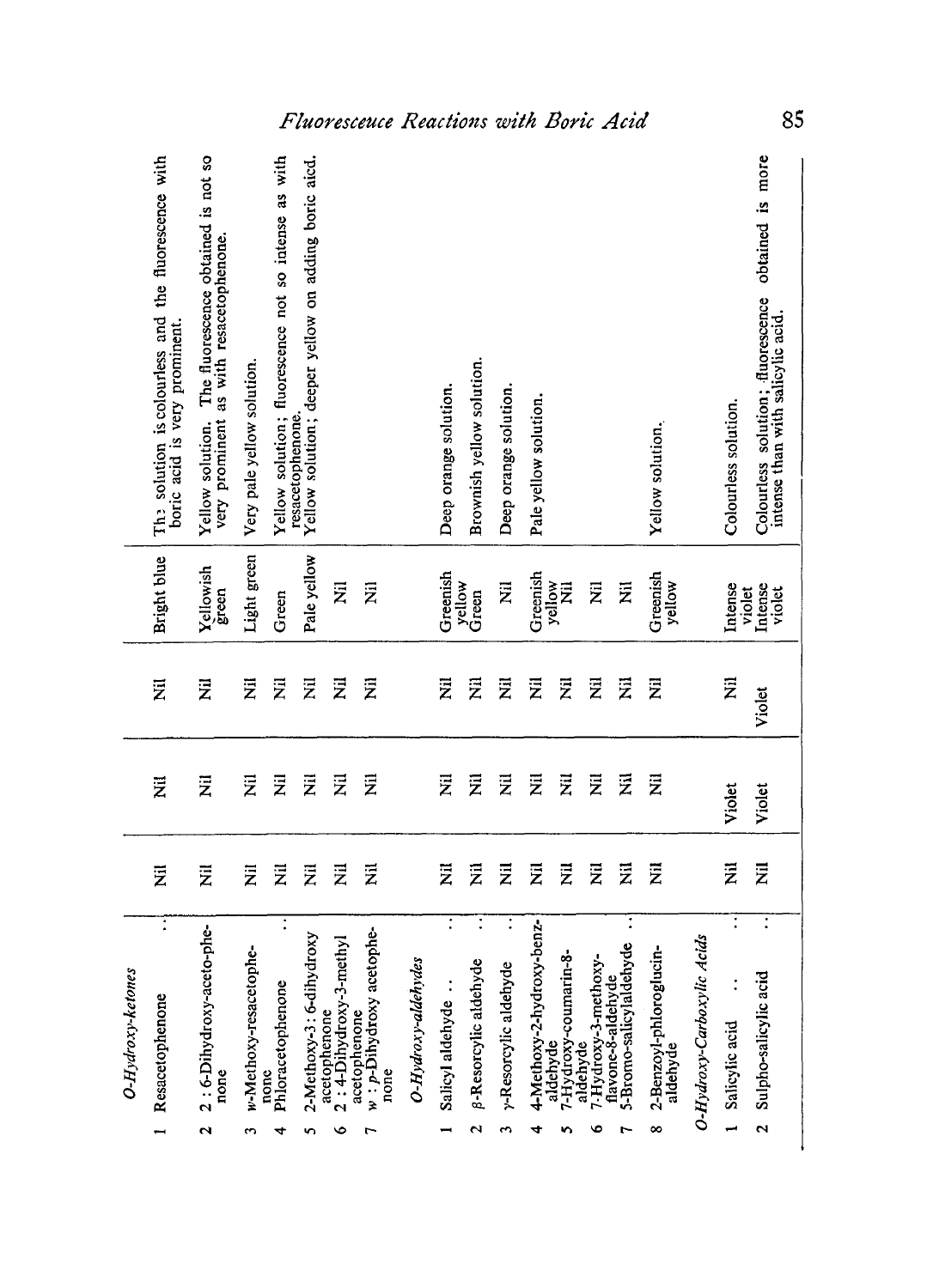| I                |
|------------------|
| ŗ<br>٦<br>ì<br>ć |

| 86                 |               |                             |                                            |                                                 |                                                    | K. Neelakantam and                                                                             |                                                    |                                                    | L. Ramachandra Row                                   |                    |                            |                                   |                                         |                                   |                 |                                                                                     |                                                                                       |                                     |
|--------------------|---------------|-----------------------------|--------------------------------------------|-------------------------------------------------|----------------------------------------------------|------------------------------------------------------------------------------------------------|----------------------------------------------------|----------------------------------------------------|------------------------------------------------------|--------------------|----------------------------|-----------------------------------|-----------------------------------------|-----------------------------------|-----------------|-------------------------------------------------------------------------------------|---------------------------------------------------------------------------------------|-------------------------------------|
|                    | Remarks       |                             |                                            | Colourless solution.                            |                                                    | as<br>a<br>Colourless solution; fluorescence not so intense<br>with <i>g</i> -resorcylic acid. | Colourless solution; fluorescence deeper than with | Pale yellow solution.<br><b>B-resorcylic acid.</b> |                                                      |                    |                            |                                   | No difference.                          |                                   |                 | No difference.<br>Yellow solution.                                                  | No difference.<br>Brown solution.                                                     | Deep brown solution. No difference. |
| With Boric Acid    | Under<br>lamp | $\overline{\overline{z}}$   | $\overline{\overline{z}}$                  | Bright                                          | ž<br>violet                                        | Violet                                                                                         | Deep violet                                        | Deep violet                                        | $\vec{z}$                                            |                    | $\bar{z}$                  | $\ddot{\bar{z}}$                  | Blue                                    | $\bar{z}$                         |                 | Yellow                                                                              | Yellow                                                                                | Yellow                              |
|                    | Day-<br>light | Ē                           | $\bar{z}$                                  | $\overline{\overline{z}}$                       | ž                                                  | $\overline{\overline{z}}$                                                                      | Very pale                                          | Very pale<br>violet<br>violet                      | Ż                                                    |                    | $\vec{z}$                  | $\overline{\overline{z}}$         | Pale blue                               | $\bar{z}$                         |                 | green<br><b>Bright</b>                                                              | Green                                                                                 | Very pale<br>green                  |
| Without Boric Acid | Under<br>lamp | $\vec{z}$                   | $\overline{\overline{z}}$                  | ž                                               | $\overline{\overline{z}}$                          | $\overline{\overline{z}}$                                                                      | $\overline{\overline{z}}$                          | $\ddot{z}$                                         | $\vec{z}$                                            |                    | $\overline{\overline{z}}$  | Ē                                 | Blue                                    | $\overline{\overline{z}}$         |                 | Yellow                                                                              | Yellow                                                                                | Yellow                              |
|                    | Day-<br>light | $\bar{z}$                   | $\bar{\bar{z}}$                            | $\overline{\overline{z}}$                       | $\ddot{\bar{z}}$                                   | $\overline{\overline{z}}$                                                                      | $\bar{z}$                                          | Ž                                                  | $\vec{z}$                                            |                    | $\overline{\overline{z}}$  | $\overline{\overline{z}}$         | Pale blue                               | Ē                                 |                 | green<br>Bright                                                                     | Green                                                                                 | Very pale<br>green                  |
|                    | Reagent       | Nitro-sulpho-salicylic acid | $\ddot{\cdot}$<br>Nitrosalicylic acid<br>4 | $\ddot{\cdot}$<br><b>B-Resorcylic acid</b><br>n | 3-Methyl-4-methoxy-2-<br>hydroxy-benzoic acid<br>۰ | 4-Methoxy-2-hydroxy-ben-<br>zoic acid                                                          | $\ddot{\cdot}$<br>$\vdots$<br>Orsellinic acid<br>∞ | Ethyl orsellinate<br>Ö                             | Dimethyl ether of orsellinic<br>acid<br>$\mathbf{a}$ | Polyhydric Phenols | $\ddot{\cdot}$<br>Catechol | $\ddot{\cdot}$<br>Resorcinol<br>2 | Ξ<br>Hydroquinone<br>$\mathbf{\hat{z}}$ | $\ddot{\cdot}$<br>Pyrogallol<br>4 | Flavylium Salts | 7-Methoxy-3:4'-di-hydroxy<br>$7-Methoxy-3:3':4'-tri-hy-$<br>flavylium chloride<br>ี | droxy flavylium chloride<br>-Methoxy-3 : $3' : 4' : 5'$ -<br>$7-Methoxy-3: 3': 4': 5$ | tetrahydroxy flavylium<br>chloride  |

86

# K. Neelakantam and L. Ramachandra Ro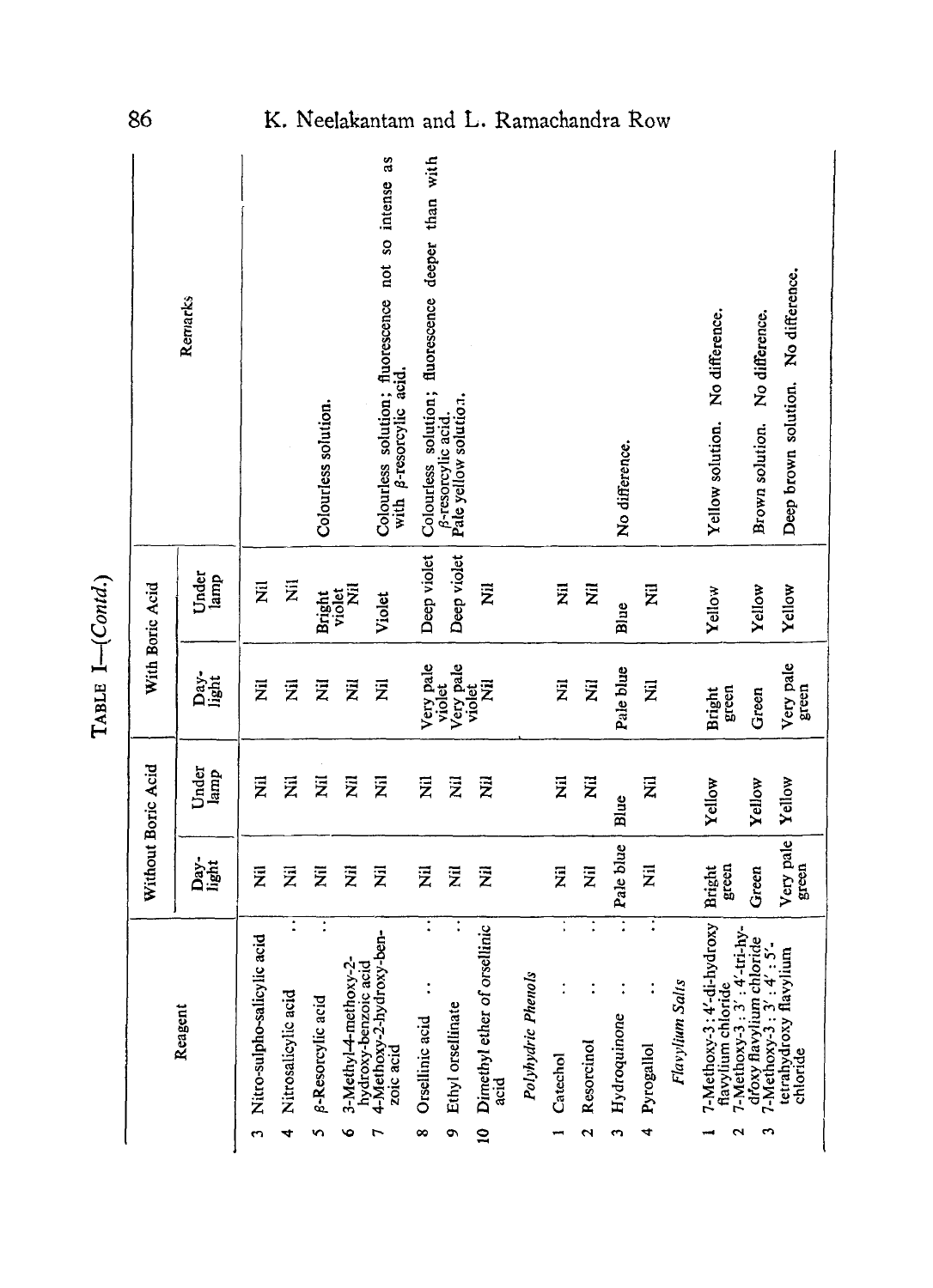#### *Discussion*

In agreement with the observations of Rangaswami and Seshadri $\epsilon$  in the group of flavones and flavonols examined, it is found that an increase in the number of hydroxyl groups as in the case of quercetagetin and gossypetin is unfavourable for the appearance of fluorescence with or without boric acid. The existence of a group of three hydroxyls in  $5:6:7$  and  $5:7:8$ positions has a considerable damping effect on the fluorescence. These results are similar to those obtained with aluminium recorded in a previous paper.<sup>5</sup> In the absence of the 5-hydroxyl, with the exception of  $3: 7$ -dihydroxy-flavone, no fluorescence change was observed either in the intensity or the colour. The flavanones also gave results consistent with the above conclusions. Besides these fluorescence effects it was observed that the addition of boric acid led to a deepening in the yellow colour of the sulphuric acid solution of these compounds.

In the case of the simple O-hydroxy-carbonyl compounds, while the results obtained were similar, it is remarkable that with the exception of salicylic and sulpho-salicylic acids, in the absence of boric acid none of them showed any fluorescence either in daylight or under the lamp; with boric acid, however, fluorescence was observed only under the lamp. In several cases ir has been noticed that heating the solution of the substanee in concentrated sulphuric acid with boric acid produced either an increase in intensity or a change in the colour of the fluorescence obtained in the cold. This may probably be due to the molecule undergoing sulphonation. This inference is supported by the observation that sulpho-salicylic acid in cold concentrated sulphuric acid yields under the lamp a violet fluorescence which is considerably more intense than that 0btained with salicylic acid under almost identical conditions; an intensification of the fluorescence under the lamp was also observed with salicylic acid on heating with concentrated sulphuric acid. On the introduction of a nitro-group into the molecule of salicylic acid as well as sulphosalicylic acid, the fluorescence disappears completely thereby indicating that the nitro-group is considerably bathofloric in character.

In the group of O-hydroxy-carbonyl compounds examined, a few cases are exceptional in that they do not give any fluorescence effects with or without boric acid either in daylight or under the lamp. A common constitutional feature of these compounds is the existence of a substituent group between two hydroxyls one of which may be in the form of ah ether or ester linkage as in the cases of  $\gamma$ - and  $\alpha$ -benzopyrones. It appears, therefore, that the absence of fluorescence effects with boric acid need not necessarily indicate the absence of hydroxyl ortho to the carbonyl group.